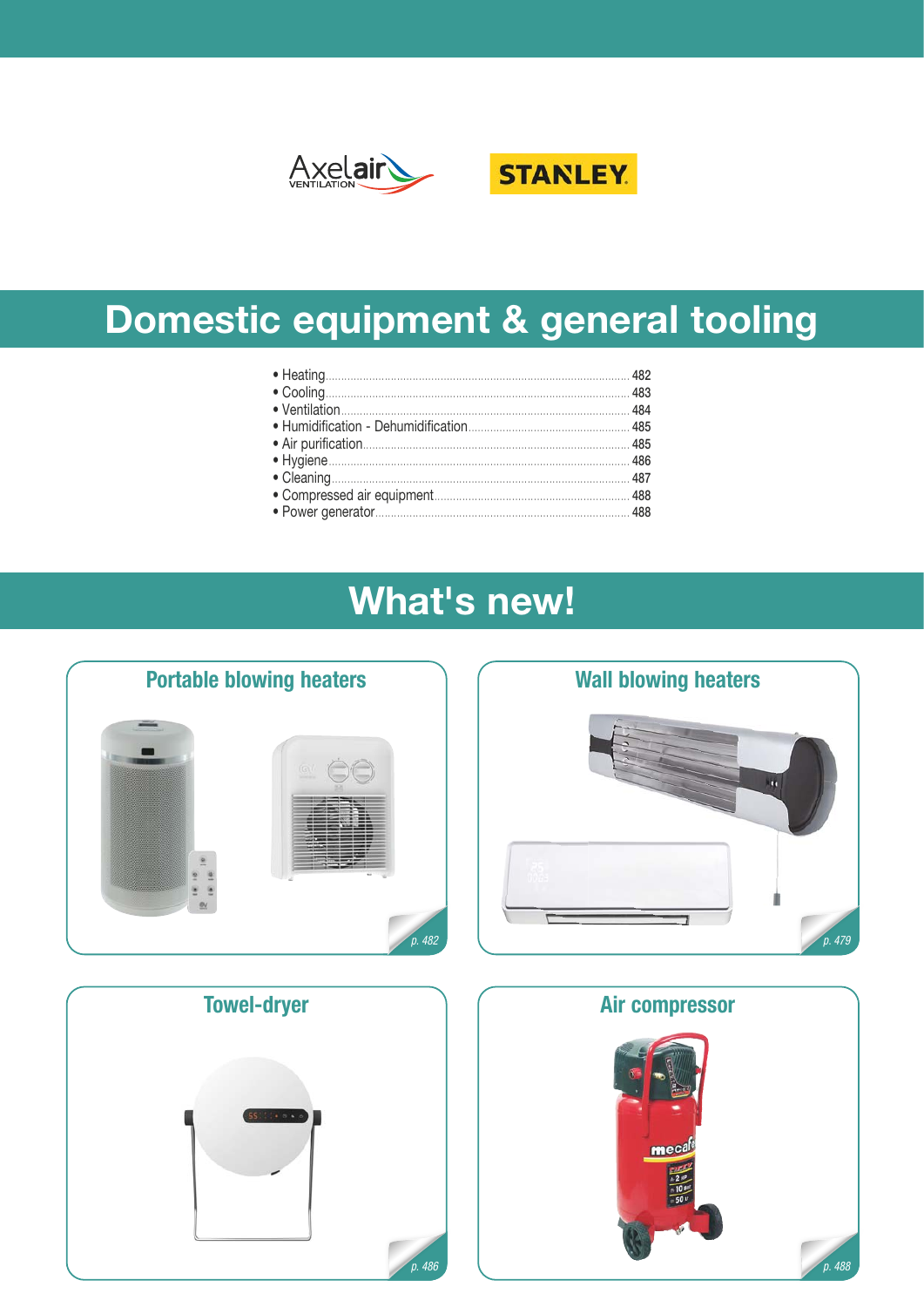# Axel**ai**





Includes wire, adjustable thermostat, fan & overheat thermal protection - 230V AC - IPX4 for 3 000W.



| heating<br>capacity (W) | air flow<br>(m <sup>3</sup> /h) | surface<br>(m <sup>2</sup> ) | pack | code              | price $\epsilon$ |
|-------------------------|---------------------------------|------------------------------|------|-------------------|------------------|
| 2 0 0 0                 | 171                             | 25                           |      | AME02C            |                  |
| 3 0 0 0                 | 354                             | 30                           | 8    | AME <sub>03</sub> |                  |
| 3 0 0 0                 | 420                             | 40                           | 6    | AME03T            |                  |

### **Mobile heating unit - Gas (butane or propane)**



Includes wire, overheat thermal protection, gas shut-off safety, flexible hose & gas pressure regulator - Gas cylinder: not supplied - 230V AC.



| heating<br>capacity (W) | air flow<br>(m <sup>3</sup> /h) | surface<br>(m <sup>2</sup> ) | code              | price $\epsilon$ |
|-------------------------|---------------------------------|------------------------------|-------------------|------------------|
| 15 000                  | 320                             | 150                          | AMG <sub>15</sub> |                  |
| 30 000                  | 650                             | 300                          | AMG30             |                  |



#### **Mobile heating unit - Gas oil**

Includes wire, adjustable thermostat, overheat thermal protection, automatic shut-off safety, galvanised carbon steel tank & wheels - 230V AC.

| heating<br>capacity (W) | air flow<br>(m <sup>3</sup> /h) | surface<br>(m <sup>2</sup> ) | code  | price $\epsilon$ |
|-------------------------|---------------------------------|------------------------------|-------|------------------|
| 30 000                  | 850                             | 300                          | AMF30 |                  |



RSP2001



RSPT2001

### **NEW Portable blowing heater**

1 000W & 2 000W heating modes - Polypropylene body - 230V AC - Thermostat - Overheating electric protection - IP21 - Insulation class II - For RSPT2001: LCD screen control, infrared remote control, automatic oscillation, programmable timer, anti-dust filter.

|                    | code            | price $\epsilon$ |
|--------------------|-----------------|------------------|
| Standard           | <b>RSP2001</b>  |                  |
| Daily programmable | <b>RSPT2001</b> |                  |



#### **Portable blowing heater - With timer**

800 / 1 200 / 2 000W heating modes - Carbon steel housing - 15 mn hourly or daily setting - Roll-over protection - 230V AC - 1,5 m electric cable - Mica sheet with thermostatic protection electric resistance - Mechanical room thermostat - IP20 - Insulation class I - Fireproof reinforced nylon centrifugal blower.



#### **Convector 2 000W**

KMCS



3 power convector & blowing radiator: 800W, 1 200W, 2 000W - Carbon steel housing - 230V AC - 1,6 m wire - Electric resistance with thermostatic protection - Thermostat & anti-frost function - IP20 - Insulation class II - Polypropylene centrifugal fan coil.

| code             | price $\epsilon$ |                | <b>Blowing radiator</b> |                 |                  | Programmable blowing radiator |
|------------------|------------------|----------------|-------------------------|-----------------|------------------|-------------------------------|
| CS2000           |                  | code           | price $\epsilon$        | code            | price $\epsilon$ |                               |
|                  |                  | <b>RSS2000</b> |                         | <b>RSST2000</b> |                  |                               |
| Wall support set |                  |                |                         |                 |                  |                               |
| code             | price $\epsilon$ |                |                         |                 |                  |                               |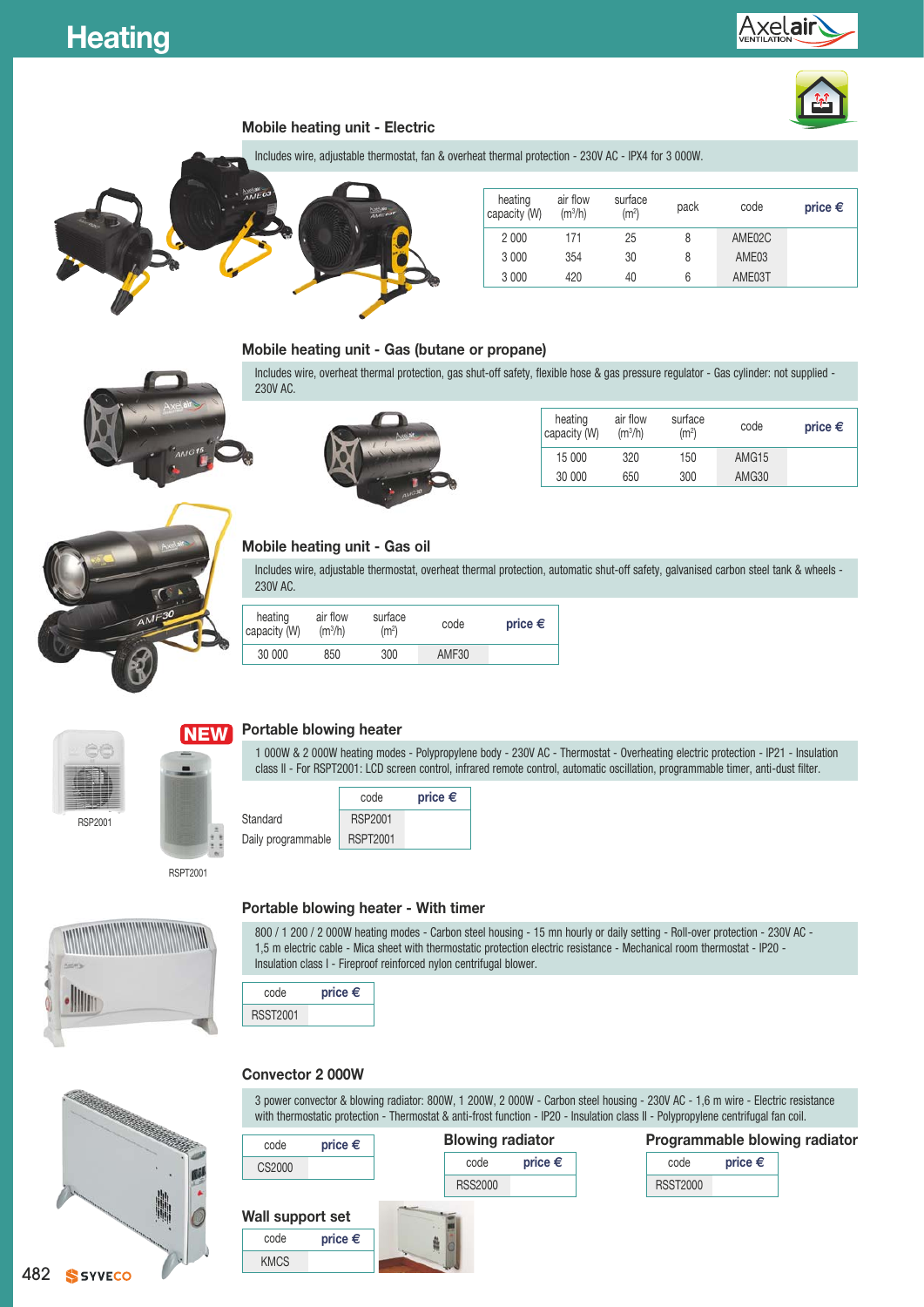

#### **Wall blowing heater NEW**

Height intallation for downwards blowing - Motorised oscillating blowing - Window opening automatic detection - Infrared remote control - Built-in digital thermostat - Control: ventilator speed, temperature, fin blowing oscillation - White ABS housing - Tangential ventilator - 230V AC - PTC ceramic heating construction - 1 000W & 2 000W heating modes & ventilation mode - Overheating protection - Insulation class II - IP22 - Tuya smart wifi connection.

code **price €** RSPL2000

#### **Wall radiant heater NEW**



**Cooling**

Directional radiant heating - Silent - Anti-water protection - 600W, 1 200W & 1 800W heating modes - Carbon steel housing - 230V AC - Infrared lamp electric resistance - String switch - IPX4 - Insulation class I.









#### **Mobile air conditioner**

4 modes: automatic, cold, ventilation, dehumidification - ABS housing - 1,5 m & Ø 140 mm drainage hose - R290 refrigerant - 3 speed motor - Infrared remote control - 4 anti-dust washable air filters & 1 activated carbon filter - Anti-bactereous condensates tank - 230V AC - Insulation class I - Temperature range: 18 to 35°C - Drainage set for sliding window.

| flow<br>(m <sup>3</sup> /h) | sound pressure<br>(Lp at 3m dB(A)) | cooling capacity<br>(W) | heating capacity<br>(W) | room volume<br>(m <sup>3</sup> ) | code   | price $\in$ |
|-----------------------------|------------------------------------|-------------------------|-------------------------|----------------------------------|--------|-------------|
| 360                         | 44.5                               | 2 600                   | 000                     | 90                               | CM2600 |             |

#### **Mobile air conditioner - High thermal power**

High thermal power for large rooms - 4 modes: automatic, cold, ventilation, dehumidification - ABS housing - 1,5 m & Ø 140 mm drainage home - R290 refrigerant - 3 speed motor - Rotating compressor - Infrared remote control - 4 anti-dust washable air filters & 1 activated carbon filter - Anti-bactereous condensates tank - 230V AC - Insulation class I - Temperature range: 18 to 35°C - Drainage set for sliding window.

|         | flow<br>(m <sup>3</sup> /h) | sound pressure<br>$(Lp$ at 3m $dB(A)$ ) | cooling capacity<br>(W) | heating capacity<br>(W)  | room volume<br>(m <sup>3</sup> ) | code           | price $\epsilon$ |
|---------|-----------------------------|-----------------------------------------|-------------------------|--------------------------|----------------------------------|----------------|------------------|
|         | 495                         | 42,5                                    | 3 200                   | $\overline{\phantom{0}}$ | 120                              | CM3200         |                  |
| $\star$ | 495                         | 42,5                                    | 3 2 2 0                 | 2700                     | 120                              | <b>CMR3200</b> |                  |
|         | 430                         | 43,5                                    | 3700                    | $\overline{\phantom{0}}$ | 140                              | CM3800         |                  |
| $\star$ | 430                         | 43,5                                    | 3700                    | 3 0 0 0                  | 140                              | <b>CMR3800</b> |                  |

Hot mode additionally.





#### **Mobile fan - Mister**

3 level ultrasonic cooling technology - Air ionisation electrode - Insecticide - IceX function for performance enhancing with slab of ice - Infrared remote control - Timer & night mode - ABS black housing - 5 blades with 450 mm diameter - 3 speed ventilation - Digital pad - IP20 - Insulation class II.

| room volume<br>(m <sup>3</sup> ) | mist flow<br>(ml/h) | air flow<br>(m3/h) | power<br>(W | tank volume | code           |  |
|----------------------------------|---------------------|--------------------|-------------|-------------|----------------|--|
| 250                              | 220                 | 100                | 90          | v.          | <b>BRUM200</b> |  |



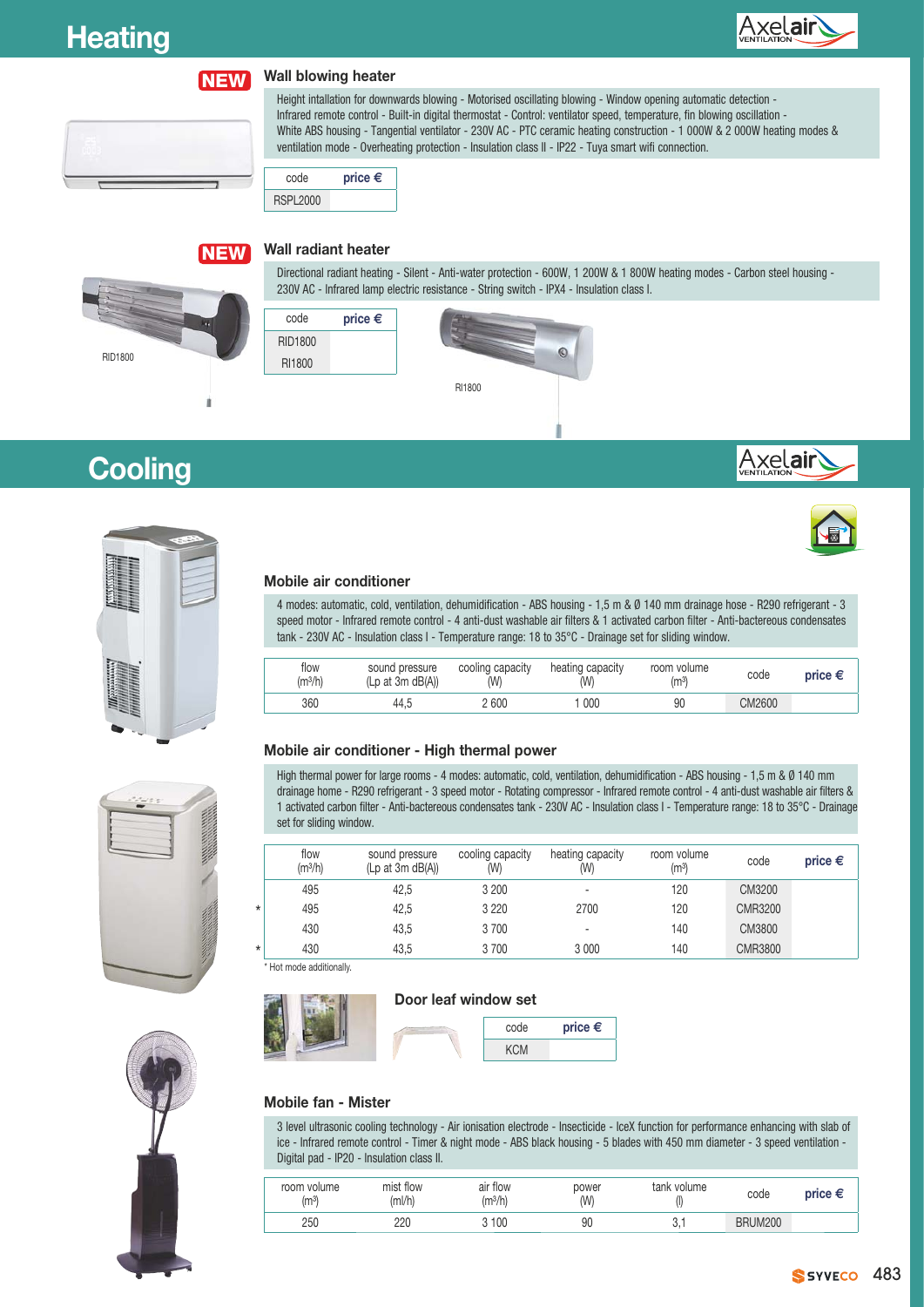





#### **Adjustable fans**

Adjustable head - 90° automatic oscillation - Removable protection grid - Infrared remote control for wall type - Light grey colour - 3 speed motor - 230V AC - Insulation class II - 140 to 180 cm adjustable height for pedestral fan.

|           | max, air flow<br>(m <sup>3</sup> /h) | power<br>(W) | sound power<br>(Lw dB(A)) | wire length<br>(m)       | IP | code   | price $\epsilon$ |
|-----------|--------------------------------------|--------------|---------------------------|--------------------------|----|--------|------------------|
| desk      | 2 4 0 0                              | 35           | 50,8                      | 1,8                      |    | VT2400 |                  |
|           | 4 0 0 0                              | 40           | 57,2                      | 1,8                      |    | VT4000 |                  |
| pedestral | 4 0 0 0                              | 40           | 57,2                      | 3                        |    | VC4000 |                  |
| wall      | 2 4 0 0                              | 35           | 50,8                      |                          | 20 | VM2400 |                  |
|           | 4 0 0 0                              | 40           | 57,2                      | $\overline{\phantom{0}}$ | 20 | VM4000 |                  |
|           |                                      |              |                           |                          |    |        |                  |





#### **Oscillating fan**

Adjustable head & closed position for easy storage - 3 speed - Automatic oscillation - 1 to 7 hour programmable stop - Touch control - Infrared remote control - ABS housing - 230V AC - Insulation class II - 1,7 m wire - Max. air flow 828 m<sup>3</sup>/h - Power consumption 42 W.



#### **Reversible remote control indoor ceiling fan**

Galvanised carbon steel pales with white rustproof epoxy coating - ABS anti-UV plastic parts - 230V AC - Insulation class I - Reversible motor - Stem 375 mm - Optional infrared remote control & built-in light.

| blade<br>diameter (cm) | flow<br>(m <sup>3</sup> /h) | $min-1$ | max. rotation speed power<br>(W) | sound power<br>(Lw dB(A)) | code           | price $\epsilon$ |
|------------------------|-----------------------------|---------|----------------------------------|---------------------------|----------------|------------------|
| 90                     | 11 590                      | 200     | 70                               | 46.1                      | VPNE090        |                  |
| 120                    | 13810                       | 200     | 70                               | 49.1                      | VPNE120        |                  |
| 140                    | 16 580                      | 200     | 70                               | 52.6                      | VPNE140        |                  |
| 160                    | 17010                       | 200     | 70                               | 55.6                      | <b>VPNE160</b> |                  |

#### **Transluscent light set**

Energy saving bulb E27 max. 15 W & 165 mm (x 2 bulbs). code **price €**

Length 200 mm | TVP020 Length 500 mm | TVPB500E Length 750 mm TVP075 Length 1000 mm TVP100

**Stem**

KI VP

max. air flow  $(m<sup>3</sup>/h)$ 

**Heavy duty fan**

power (W)

code **price €**



sound power  $(Lw dB(A))$ 

Big diameter for steady & powerful blowing - Attractive design - Robust carbon steel tubes - 360° orientation - 2 or 3 speed motor - 230V AC - Insulation class I - Rotary switch - 1,9 m wire.

8 100 85 - 110 67,5 650 VS8100 10 800 190 - 250 75 735 VS10800

#### **Infrared remote control set**

2 parts (transmitter & receiver) for speed & light control - AAA LR03 battery not included.



#### **Speed variatior**

5 speeds - On/off - Reversible - For 1 device.

(mm) code **price €**



diameter<br>(mm)

VS10800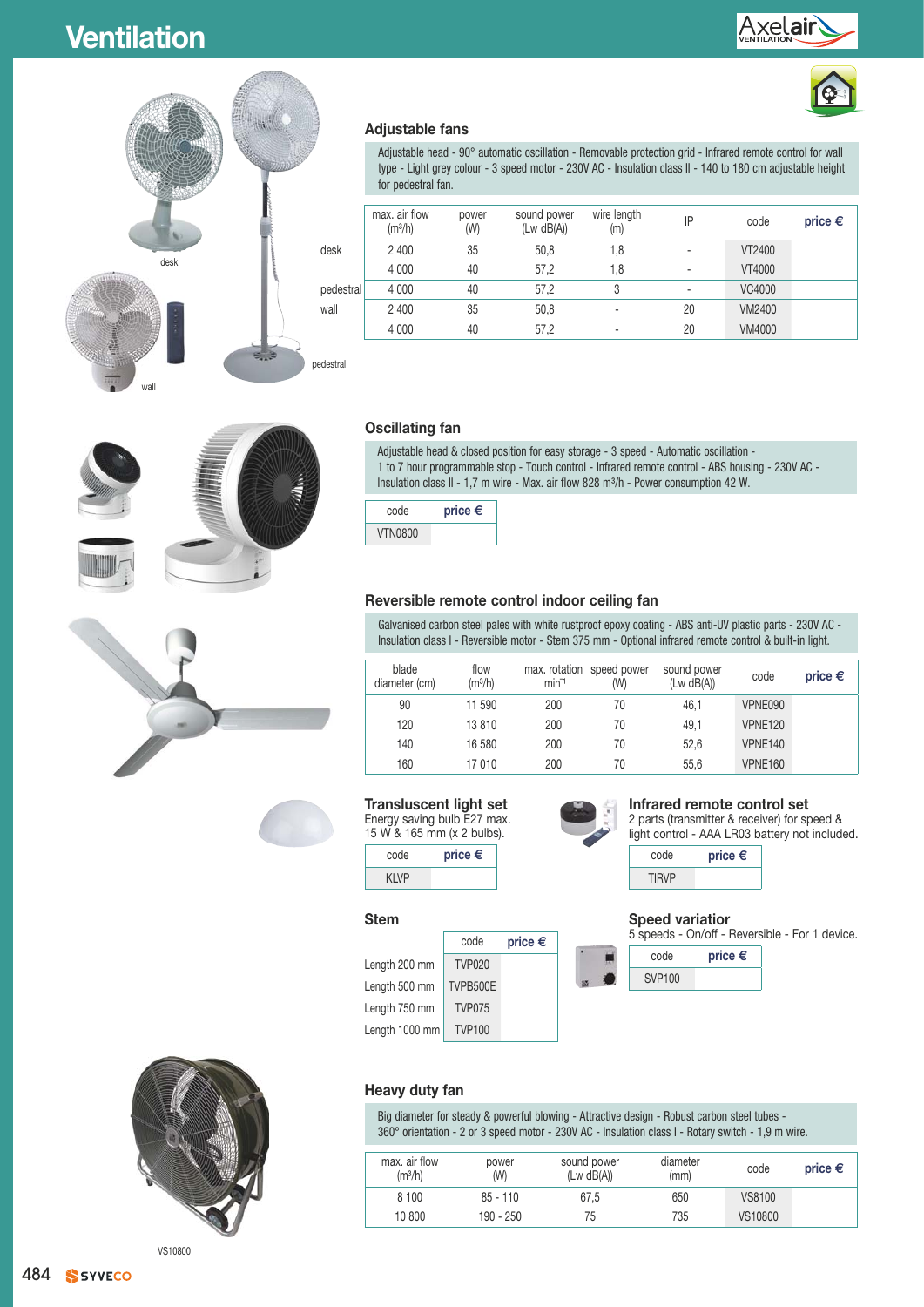







DME10 & DME14 DME20



## **Air purification**

### **Ultrasonic humidifier - Domestic use**

Silent ultrasonic device - Aromatic essences 4 litre tank - 2 powers - Hourly programmable humidity rate setting - ABS white housing - Digital touch control panel (On/off, humidification power 210 ml/h / 350 ml/h, ambient humidity 40 / 50 / 60 / 70% HR or continuous, hourly timer up to 12 h, cool or lukewarm steam, night mode) - Water filter - Built-in lack of water protection - 230V AC - Insulation class II.

| humidification capacity<br>(mI/h) | power<br>(W) | sound pressure<br>$(Lp dB(A)$ at 1m) | tank<br>$($ | code  | price € |
|-----------------------------------|--------------|--------------------------------------|-------------|-------|---------|
| 350                               | 95           | 45                                   |             | HM350 |         |

#### **Mobile thermodynamic dehumidifier**

Robust construction - 2 speed ventilation for DME20 - Surrounding humidity display - Programmable humidity rate setting - ABS housing with handles - Rotating compressor with automatic shut-off protection - R290 refrigerant - Anti-frost thermostat - Tank overflow protection - Anti-bactereous removable tank - Anti-dust washable filter & activated carbon filter - 230V AC - Insulation class I - Temperature use: 5 to 32°C.

| room volume<br>(m <sup>3</sup> ) | sound pressure<br>$(Lp$ at 1m $dB(A)$ ) | condensate water volume<br>at 30°C 80% HR (I/day) | power<br>(W) | tank<br>$($ l $)$ | code              | price $\epsilon$ |
|----------------------------------|-----------------------------------------|---------------------------------------------------|--------------|-------------------|-------------------|------------------|
| 60                               | 42,2                                    |                                                   | 290          | 2,5               | DME <sub>10</sub> |                  |
| 100                              | 42                                      | 14                                                | 280          | 2,5               | DME <sub>14</sub> |                  |
| 120                              | 45.8                                    | 20                                                | 390          |                   | DME <sub>20</sub> |                  |

### **Dehumidifier - Construction site**

Easy to carry - Tank overflow protection & water level detection - 24 h timer - Ergonomic interface - Automatic defrost - Air intake washable filter - Laquered carbon steel housing - 230V AC - Cooling circuit R410A - Compressor - Water tank for DMI50 - Condensates drainage hose, Ø 12 mm & 1 m length - IP22 - Sound level 55/60 dB(A) - Insulation class I - Temperature range: 5 to 35°C.

| room volume<br>(m <sup>3</sup> ) | condensate water volume<br>at 30°C 80% HR (I/day) | air flow<br>(m <sup>3</sup> /h) | power<br>(W) | tank                     | code         | price € |
|----------------------------------|---------------------------------------------------|---------------------------------|--------------|--------------------------|--------------|---------|
| 300                              | 50                                                | 350                             | 700          |                          | <b>DMI50</b> |         |
| 400                              | 80                                                | 400                             | 000          | $\overline{\phantom{a}}$ | <b>DMI80</b> |         |





Electrostatically charged filter - High level of filtration, class e2F - Easy filter cleaning - ABS white UV-resistant housing - 3 speed motor, with 12V DC (low tension) - 230V AC - On/off function & 3 speed selection - Insulation class II.

|     | power room volume | code         | price € | <b>Filter</b>      |         |
|-----|-------------------|--------------|---------|--------------------|---------|
| (W) | (m <sup>3</sup> ) |              |         | code               | price € |
| 5,3 | 50                | <b>PUR30</b> |         | FPUR <sub>30</sub> |         |



#### **Air purifier - Professional use**

4 stage high filtration level (washable polyurethane polyester pre-filter, class E10 HEPA filter, electrostatically charged filter, inosation electrode) - Robust & silent device - Thermoplastic anti-chock light grey resin housing - Self-lubricated bearing motor on 3 speed antivibration stem - 230V AC -On/off function & 3 speed selection - Adjustable base for vertical mounting - Insulation class II.

|     |                   | power room volume sound power |              |                  |           | Filter             |                  | <b>Wall mounting set</b> |                  |
|-----|-------------------|-------------------------------|--------------|------------------|-----------|--------------------|------------------|--------------------------|------------------|
| (W) | (m <sup>3</sup> ) | (dB(A))                       | code         | price $\epsilon$ |           | code               | price $\epsilon$ | code                     | price $\epsilon$ |
| 30  | 45                | 53                            | <b>PUR45</b> |                  | For PUR45 | FPUR <sub>45</sub> |                  | KMPUR70                  |                  |
| 30  | 70                | 54                            | PUR70        |                  | For PUR70 | FPUR70             |                  |                          |                  |

### **Air purifier - Professional use - Big volume**

4 stage high filtration level (aluminium mesh pre-filter, electrostatic filter with electronic control, active carbon filter, ionisation electrode) - Robust & silent device - Thermoplastic anti-chock black resin housing - Self-lubricated bearing motor on 3 speed antivibration stem - 230V AC - On/off function & 3 speed selection - Adjustable base for vertical mounting - Insulation class II.





SYVECO 485

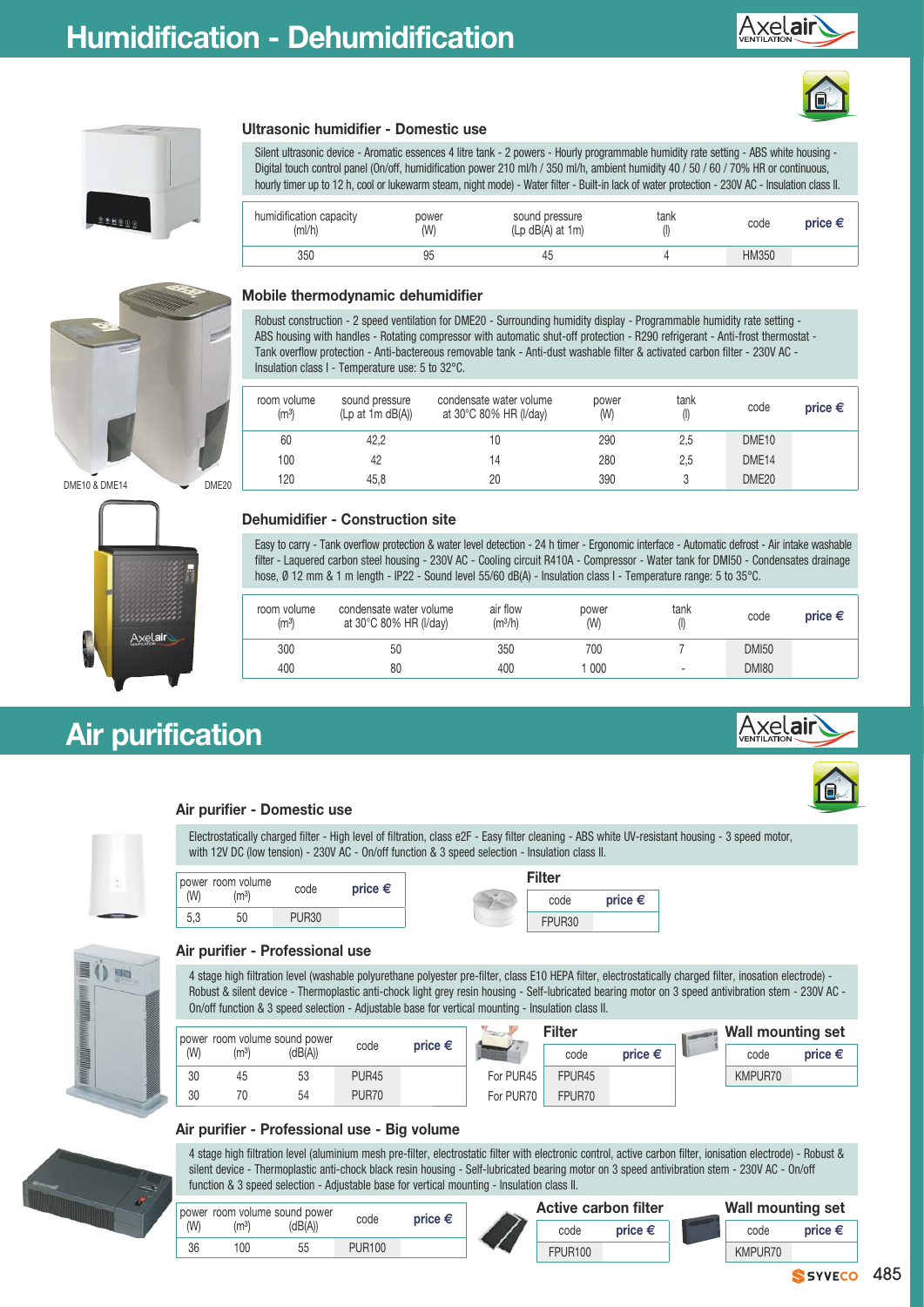## **Hygiene**





#### **Soap & gel automatic dispenser**

Liquid soap & hydroalcoholic gel automatic dispenser with touchless infrared detection - Adjustment of the delivered dose for each use during the installation - Remaining quantity indicator - Anti-UV resistant ABS cover - 230V AC - Power 6 W, stand-by mode 0,38 W - Peristaltic pump - Removable 0,5l PEHD soap tank - IPX4 - Shock resistance index IK9 - Class insulation II.





#### **Forced-air & water recovery automatic hand-dryer**

Ultra-fast drying time & low electric consumption - Intensive use - Anti-dust air filter - Water recovery tank - Germicidal UV lamp - ABS housing - 230V AC - Heating power 1 850 W - DC EC motor - Air flow 350 m<sup>3</sup>/h - IPX4 - Insulation class I - Automatic switch-on with delay - Diffusion by pulsating nozzles - Sound pressure  $\text{Lp} = 76$  dB(A) at 1 m.





#### **Forced-air automatic hand-dryer**

Ultra-fast drying time & low electric consumption - Dirty filter detection light - Stainless steel cover - Antivibration resin base - Air outlet speed 100 m/s - AC motor (SMEB) & EC motor (SMESN) 30 000 turn/mn - Touchless infrared detection with automatic start & stop -Overuse safety with 50 s shut off - HEPA filter with cleanable and replaceable suction (for SMESN) - 230V AC - IPX4 - Insulation class I.

| motor | air flow<br>(m <sup>3</sup> /h) | total consumption<br>(W) | motor consumption<br>(W) | sound pressure<br>$(dB(A)$ Lp at 1 m) | code          | price $\epsilon$ |
|-------|---------------------------------|--------------------------|--------------------------|---------------------------------------|---------------|------------------|
| АC    | 90                              | 800                      | 400                      | 70                                    | <b>SMEBAX</b> |                  |
| ЕC    | 81                              | 700                      | 300                      | 70                                    | <b>SMESN</b>  |                  |



ABS nozzle with ergonomic wet hand shape - Longlasting magnetic hanging system - PU spiral hose with thermo-insulated protection coating - Timer in case of overuse - ABS cover & inner parts - Automatic start when unhooking - 2 speed axial motor-fan - 230V AC - Air flow 42 m<sup>3</sup>/h - Sound pressure Lp = 70 dB(A) at 1 m - IP24 - Insulation class II.





#### **Wall-mounted hair-dryer**

Self-extinguishing ABS cover - Ergonomic design - Heater thermal resistance protection - On/off power switch on wall support -Direct current 2 speed motor - Built-in support safety switch - 230V AC - IP20 - Insulation class II.

| air flow<br>(m <sup>3</sup> /h) | total consumption<br>(W) | motor consumption<br>(W) | sound pressure<br>(dB(A) Lw) | code           | price $\epsilon$ |
|---------------------------------|--------------------------|--------------------------|------------------------------|----------------|------------------|
| 81                              | 1 200                    | 20                       | 70                           | <b>SCP1200</b> |                  |
| 81                              | 1600                     | 20                       | 70                           | <b>SCP1600</b> |                  |

#### **NEW NE Electric wall blowing towel-dryer**

Blowing heating - Wall installation - Digital panel - Infrared remote control - Window opening automatic detection - Hourly & weekly programming - White ABS cover - Black polycarbonate body - Adjustable downwards blowing grille - 230V AC - Overheating protection -Polyurethane anti-dust filter - IP23 - Insulation class II.

| price $\epsilon$ | code |
|------------------|------|
|                  |      |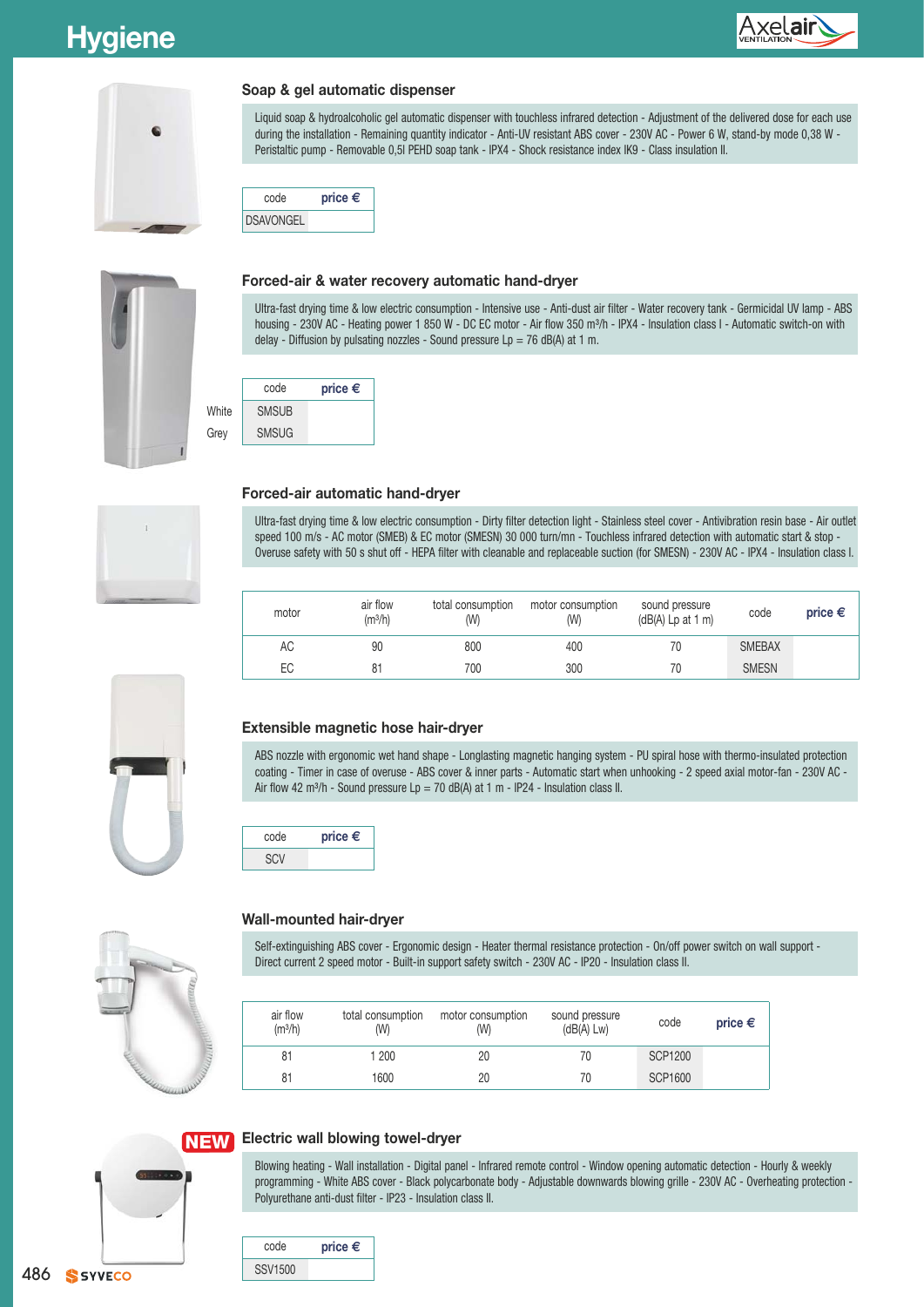



#### **Vacuum cleaner**

Dust, liquid & solid vacuum cleaning - Polypropylene body - Tight switch - Thermal circuit breaker - PE cartridge filter - Washable anti-clogging membrane pre-filter - Includes accessories (see picture below).

|         | power<br>(W)     | tank | depression<br>(mmH <sub>2</sub> O / kPa) | sound pressure<br>$(Lp dB(A)$ at 1m) | flow<br>(1/s) | code    | price $\epsilon$ |
|---------|------------------|------|------------------------------------------|--------------------------------------|---------------|---------|------------------|
|         | 000              |      | 1850/18.5                                | 76,8                                 | 64            | ASPI27  |                  |
| $\star$ | $\overline{000}$ | 35   | 1850/18.5                                | 76,8                                 | 64            | ASPI35  |                  |
|         | 000              | 35   | 2300/23                                  | 73.4                                 | 55            | ASPI35P |                  |

**price €** 

With electric socket for power tools with automatic control.



| <b>Accessories set</b> |       |
|------------------------|-------|
| code                   | price |
| <b>KASPI</b>           |       |
|                        |       |

|  | Spare cartridge filter |  |
|--|------------------------|--|
|--|------------------------|--|

| code     | price $\epsilon$ |
|----------|------------------|
| FASPI25  |                  |
| FASPI35P |                  |

#### **Vacuum cleaner - Professional use**

Dust, liquid & solid vacuum cleaning - 5 m wire - Blower function - Includes cartridge filter, 2 m hose, wet or dry floor brush, crevice nozzle.

| power<br>(W) | tank<br>(I) | depression<br>(kPa) | flow<br>(1/s) | code      | price $\epsilon$ |
|--------------|-------------|---------------------|---------------|-----------|------------------|
| .600         | δĽ<br>υu    | 20                  | 39            | 559016235 |                  |



#### **Electric high pressure cleaner**

Longlasting use - Induction motor - Brass body pump - Stainless steel pistons - Anti-twist 10 m hose with built-in reel - Power 2 500W - Max. power 150 bar (450 l/h), max. usable power 130 bar (400 l/h) - Includes accessories (see picture).





#### **Thermal engine high pressure cleaner**

Sustained use - Honda 4,8 hp petrol engine - Brass body pump - Stainless steel pistons - Metal reinforced PVC hose 8 m - Tank 3,1 l - 2h15mn endurance - Max. power 210 bar (690 l/h), max. usable power 170 bar (600 l/h) - Sound level 103 dB(A) - Weight 30 kg - Includes spray gun & 4 nozzles.

| code      | price $\epsilon$ |
|-----------|------------------|
| 559017948 |                  |